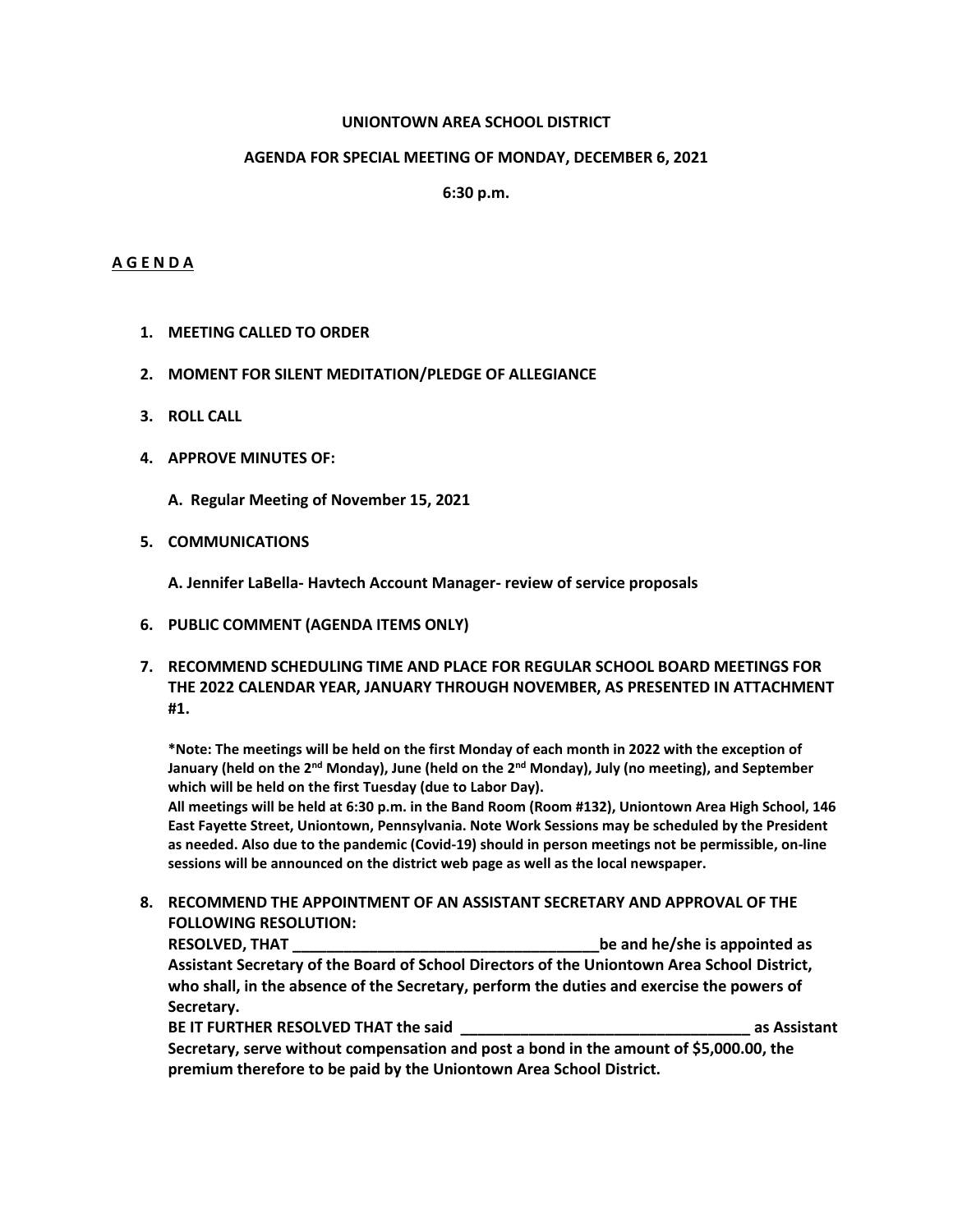- **9. RECOMMEND THE ADOPTION OF PROCEDURE TO GOVERN MEETINGS. \*Note: Robert's Rules of Order have been adopted and utilized previously to govern meetings.**
- **10. RECOMMEND ADOPTION OF THE VOTING ORDER. \*Note: The present voting order for roll calls votes is alphabetical, rotational on a continuous order with the President being called last.**
- **11. RECOMMEND APPROVAL AUTHORIZING THE PAYMENT OF UTILITIES, SALARIES, AND TRANSPORTATION WHEN DUE.**
- **12. RECOMMEND APPROVAL AUTHORIZING THE PRESIDENT TO APPOINT COMMITTEES.**
	- **\*Note: The following committees were utilized in 2021:**
		- **a) Buildings and Grounds/Operations**
		- **b) Education**
		- **c) Finance**
		- **d) Personnel**
		- **e) Policy/Procedure**
		- **f) Student Activities**
		- **g) Safety/Security**
		- **h) Technology**
		- **i) Transportation**
		- **j) I.U. #1 Representative**
		- **k) C.T.I. Representatives**
		- **l) P.S.B.A. Legislative Representative**
- **13. RECOMMEND THE APPOINTMENT OF TWO (2) SCHOOL DIRECTORS TO SERVE ON THE UNIONTOWN CITY RECREATION COMMISSION FOR ONE (1) YEAR:**
	- **a)** \_\_\_\_\_\_\_\_\_\_\_\_\_\_\_\_\_\_\_\_\_\_\_\_\_\_\_\_\_\_\_\_\_\_\_\_\_
	- **b**)

**\*Note: Directors must live in the City of Uniontown. Directors Dawson and Rugola served in 2021.**

**14. RECOMMEND THE APPOINTMENT OF ONE (1) SCHOOL DIRECTOR TO SERVE ON THE JOINT OPERATING COMMITTEE OF THE FAYETTE COUNTY CAREER & TECHNICAL INSTITUTE:**

**a)** \_\_\_\_\_\_\_\_\_\_\_\_\_\_\_\_\_\_\_\_\_\_\_\_\_\_\_\_\_\_\_\_\_\_\_\_\_\_ (3 year term)

**\*Note Director Holt has 1 year remaining on his term. Director Clay's has 2 years remaining on her term. Director Grahek's term has expired**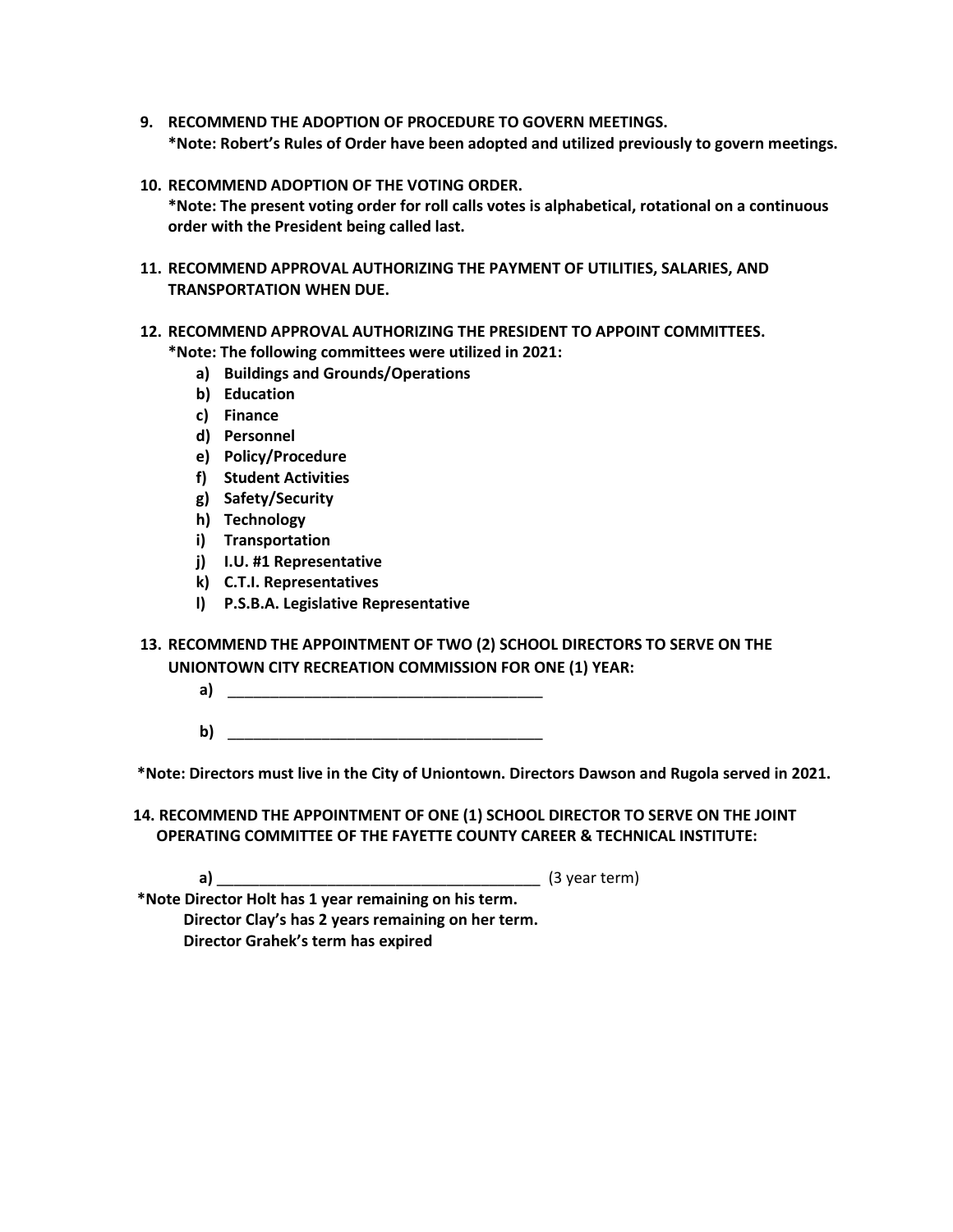- **15. RECOMMEND APPROVAL OF THE APPOINTMENT OF TWO (2) SCHOOL DIRECTORS TO THE P.S.B.A. LEGISLATIVE POLICY COUNCIL:**
- **a)** \_\_\_\_\_\_\_\_\_\_\_\_\_\_\_\_\_\_\_\_\_\_\_\_\_\_\_\_\_\_\_\_\_\_\_\_\_ (Chairperson)  **(Note: The P.S.B.A. recommends one person be appointed as Chairperson.) b)** \_\_\_\_\_\_\_\_\_\_\_\_\_\_\_\_\_\_\_\_\_\_\_\_\_\_\_\_\_\_\_\_\_\_\_\_\_\_

 **Note: PSBA Representatives have voting privileges on important platform items at the Annual State Convention. Director Clay was Chairperson and Director Grahek was a council member in 2021.**

**16. RECOMMEND THE APPOINTMENT OF ONE INDIVIDUAL AND ONE ALTERNATE TO SERVE ON THE EXECUTIVE COMMITTEE OF THE SOUTHWEST REGIONAL TAX BUREAU FOR ONE YEAR BEGINNING JANUARY UNTIL THE FIRST WEEK IN DECEMBER, 2022:**

| w | I Alteri<br>ופזבח<br>. . <b>.</b> |
|---|-----------------------------------|

 **Note: Director Rittenhouse served as SWRTB committee member and Director Rugola served as the Alternate.**

**17. RECOMMEND THE APPOINTMENT OF ONE INDIVIDUAL AND ONE ALTERNATE TO SERVE ON THE FAYETTE COUNTY TAX COLLECTION COMMITTEE FOR ONE YEAR BEGINNING JANUARY UNTIL THE FIRST WEEK IN DECEMBER, 2022:**

 **a)** \_\_\_\_\_\_\_\_\_\_\_\_\_\_\_\_\_\_\_\_\_\_\_\_\_\_\_\_\_\_\_\_\_\_\_\_\_ **b**) (Alternate)

 **Note: Director Rittenhouse served as committee member for Fayette County Tax Collection Committee and Director Tanner served as the alternate.**

- **18. RECOMMEND THE APPOINTMENT OF \_\_\_\_\_\_\_\_\_\_\_\_\_\_\_\_\_\_\_\_\_\_\_\_\_\_\_\_\_\_\_\_\_\_\_ AS DISTRICT SOLICITOR(S). – Executive Session to discuss this item.**
- **19. THE FOLLOWING ITEMS ARE BEING PRESENTED FOR THE BOARD'S CONSIDERATION WITH ACTION TO BE TAKEN AS NOTED.**

### **A. BUILDINGS AND GROUNDS/OPERATIONS**

1. Recommend approval of the following additions to the substitute cleaning list at \$9.25 per hour:

a.) Carl Dean, contingent upon the receipt of clearances

- b.) Justin Randolph, effective 11/30/2021
- 2. Recommend approval for the resignation of Mylan Harris from a full time custodial/maintenance position assigned to Lafayette School second shift, effective 9/27/2021.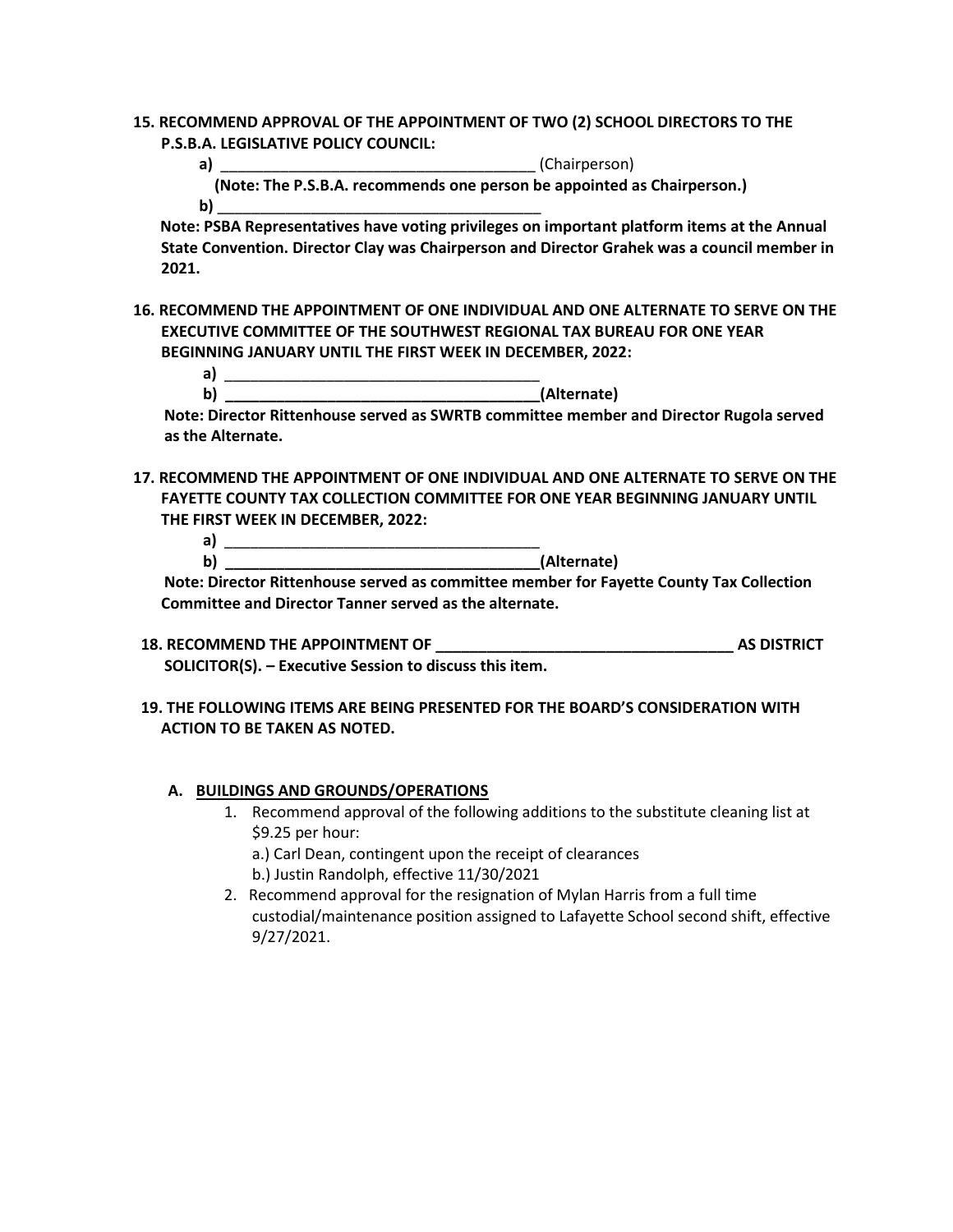## **B. EDUCATION**

- 1. Recommend approval of the contract with Highlands Hospital Center for Autism as presented in **ATTACHMENT #2.**
- 2. Recommend approval to participate in the Intermediate Unit ELL Program as presented **in ATTACHMENT #3.**
- 3. Recommend approval of a Virtual After School Elementary Tutoring Program as presented in **ATTACHMENT #4.**
- 4. Recommend approval of the In Loco Parentis Request as presented in **ATTACHMENT #5.**

## **C. FINANCE**

- 01. Recommend approval of the following financial statements for October, 2021:
- (a) General Fund Treasurer's Report
- (b) Budget and Revenue Report
- 02. Recommend approval of payroll for November, 2021.

03. Recommend approval for payment of the following bills, authorizing and directing Officers of the Board for same:

- (a) General Fund
- (1) Regular ………………………………….. \$3,005,876.16
- (2) U.A.H.S. Construction Fund …..……………… \$ 0.00
- (b) Cafeterias ………………………………………… \$ 135,637.76
- (c) Federal Funds
- (1) Title I and Title II ………………...…………… \$ 386,007.69
- 04. Recommend approval of the contract with Maxim Healthcare Staffing as presented in  **Attachment # 6.**

## **D. PERSONNEL**

- 1. Recommend approval of the resignation of Domini Cesarino as paraprofessional at A.J. McMullen effective 11/19/2021.
- 2. Recommend approval of the resignation of Olivia Isaac as paraprofessional at Menallen Elementary effective 12/3/2021.
- 3. Recommend approval of the employment of Tiffany Cesarino as paraprofessional at A.J. McMullen effective 11/20/2021 at \$9.50 per hour.

# **E. POLICY/PROCEDURES**

## **F. STUDENT ACTIVITIES**

- 1. Recommend approval for Tricia Carbonara Michael to serve as a sponsor for the U.H.S. Math Club.
- 2. Recommend approval for Robert Schiffbauer to serve as PJAS sponsor at Benjamin Franklin School.
- 3. Recommend approval for Michael Guappone to serve as B.F. Yearbook Sponsor.
- 4. Recommend approval for Darla Umbel to serve as Head Teacher at Wharton Elementary.
- 5. Recommend approval of the resignation of Colleen Deberry as SADD representative at A.J. McMullen.

# **G. SAFETY & SECURITY**